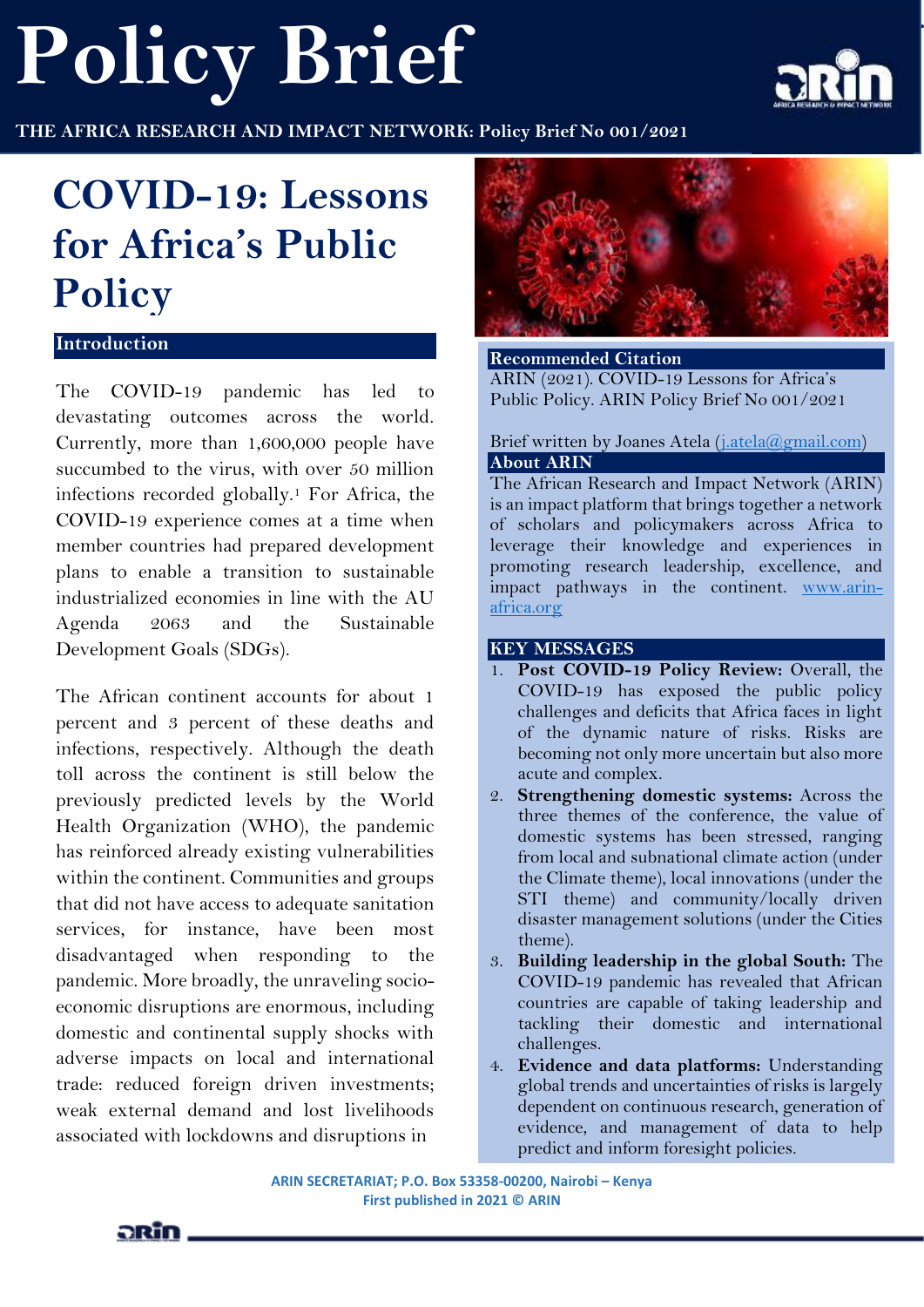key service sectors such as tourism, transport, and communication that have led to massive layoffs. Heavily indebted African countries are struggling to pay their debts, with most of them at risk of major defaults.

The vulnerabilities of African countries expose important challenges that characterize public policy in Africa. Uncertainty or even the absence of social safety nets has further exposed vulnerable groups to the pandemic. Of focus have been the challenges of responding to the pandemic, as well as opportunities to strengthen the capacity of African countries to address future pandemics effectively.

The response to the pandemic at the continental level gives valuable lessons that can benefit Africa not only in terms of risk preparedness but also in terms of continental research focus, knowledge management, policy, and practice. A clear understanding of the pandemic in terms of its triggers, spread, health impacts, socio-economic implications, and the effectiveness of current responses is crucial if countries are to adequately harness lessons to inform a response to future pandemics [\(Lone & Ahmad, 2020\).](https://www.zotero.org/google-docs/?hfvkAs)

This policy brief highlights some lessons for research and policy focusing on key African sectors climate change, cities as well as science, technology, and policy. The brief builds on various policy discussions convened under the Africa Research and Impact Network, including the International Conference that provided a platform for stakeholders to share lessons learned and best practices from the COVID-19 pandemic [\(https://www.arin-africa.org/the-africa](https://www.arin-africa.org/the-africa-research-and-impact-network-international-conference-on-africa-in-the-post-covid-19-world-lessons-for-research-and-policy/)[research-and-impact-network-international-](https://www.arin-africa.org/the-africa-research-and-impact-network-international-conference-on-africa-in-the-post-covid-19-world-lessons-for-research-and-policy/)

[conference-on-africa-in-the-post-covid-19](https://www.arin-africa.org/the-africa-research-and-impact-network-international-conference-on-africa-in-the-post-covid-19-world-lessons-for-research-and-policy/) [world-lessons-for-research-and-policy/\)](https://www.arin-africa.org/the-africa-research-and-impact-network-international-conference-on-africa-in-the-post-covid-19-world-lessons-for-research-and-policy/).

# **The ARIN COVID-19 Science-Policy Dialogues**

Insights for this policy- brief is based on a series of science-policy dialogues convened under the Africa Research and Impact Network from April-November 2021 [\(https://www.arin-africa.org/the-africa](https://www.arin-africa.org/the-africa-research-and-impact-network-international-conference-on-africa-in-the-post-covid-19-world-lessons-for-research-and-policy/)[research-and-impact-network-international](https://www.arin-africa.org/the-africa-research-and-impact-network-international-conference-on-africa-in-the-post-covid-19-world-lessons-for-research-and-policy/)[conference-on-africa-in-the-post-covid-19](https://www.arin-africa.org/the-africa-research-and-impact-network-international-conference-on-africa-in-the-post-covid-19-world-lessons-for-research-and-policy/) [world-lessons-for-research-and-policy/\)](https://www.arin-africa.org/the-africa-research-and-impact-network-international-conference-on-africa-in-the-post-covid-19-world-lessons-for-research-and-policy/). The conference themed ''Africa in the post-COVID World'' was held virtually in November 2020 and focused on three thematic areas that stakeholders identified to be of priority to Africa's response to pandemics: Climate Change & COVID-19, Cities & COVID-19, and Policy & COVID-19. The Conference brought together more than 200 participants from academia, policy, and practice. Prior to the Conference, weekly dialogues [https://www.arin-africa.org/arin-](https://www.arin-africa.org/arin-reviews/)

[reviews/\)](https://www.arin-africa.org/arin-reviews/).and monthly seminars were convened between April-October 2020 to stimulate discussions and scope key thematic focus [\(https://www.arin-africa.org/covid-19](https://www.arin-africa.org/covid-19-blogs/) [blogs/\)](https://www.arin-africa.org/covid-19-blogs/).

### **Impacts of COVID on Africa's Policy**

While COVID-19 presents a serious epidemiological challenge to Africa, its impacts on the continent are largely manifested in socio-economic disruptions and poverty dynamics. Poverty remains a major area where COVID- impacts are manifested. Recent estimates by the World Bank show that COVID-19 could push 40 to 60 million people globally into extreme poverty, 27 million of whom live in Sub-Saharan Africa [\(Dabalen & Paci, 2020\).](https://www.zotero.org/google-docs/?k1UJxH) The impact will continue to be felt the hardest in urban areas and in the informal sector, which employs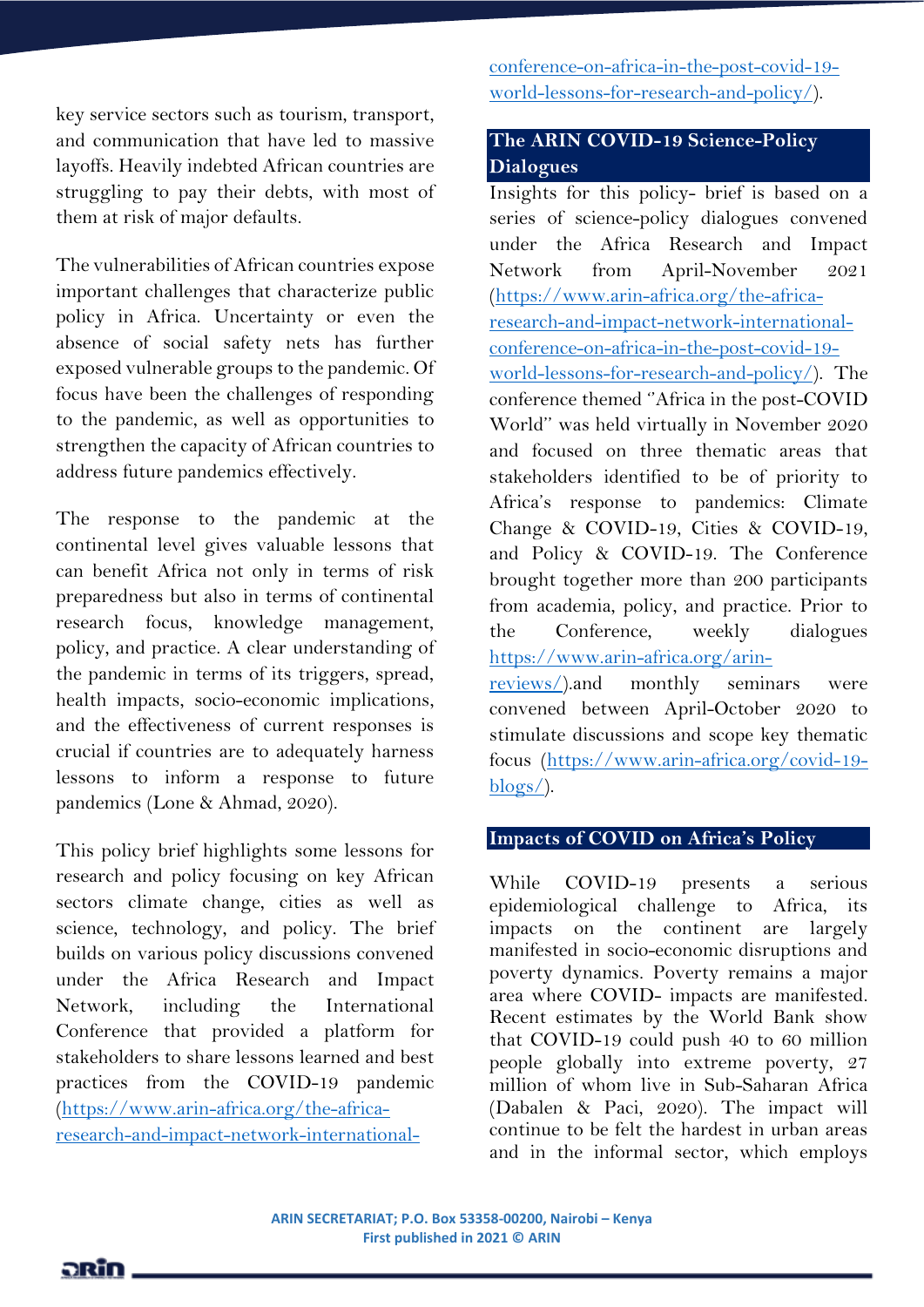around 80% of the population in low-income countries. The COVID-19 has also exposed the hidden frontiers of Poverty and Vulnerabilities Driving the Accumulation of risks. The pandemic has depicted the changing dynamics of poverty and vulnerability that need to be well understood. More specifically, the pandemic has exposed and intensified the vulnerabilities, especially of poor local communities whose livelihoods are dependent on available social structures and wage- bills.

Additionally, the pandemic has revealed a new phase of poverty, the 'New poor'' comprising individuals/communities whose income is relatively above the poverty line but highly susceptible to pandemics. The loss of business and employment opportunities has the new cadre of 'poor people' who are more vulnerable to emerging shocks. For instance, in Kenya, more than 1000 city residents lost their jobs and incomes and have had to degrade to slum dwellings, making them more susceptible to floods, heatwaves, among other climatic impacts.

The impacts on livelihoods and businesses further manifest in the overall impacts on the economy. The crisis has and will affect Africa's growth in various ways. The 2020 economic growth projections are already far from being realized, as provided by the African Development Bank (AfDB). Consequently, this will affect governments' ability to provide adequate safety nets for the poor in fighting against COVID and other pandemics, further impeding the war against poverty. The United Nations (UN) cautions that nearly 30million more people could fall into poverty and experience food insecurity (OECD, 2020).

The implications of COVID-19 on poverty are further manifested in different geopolitical settings. Of interest are the cities, which are increasingly becoming frontiers for

livelihoods as many young people in Africa move into these cities to get employment. The high concentration of populations and economic activities in cities make them hotspots for the COVID-19 pandemic and related impacts. Globally, cities account for over 95% of the reported infections. Similarly, the pandemic has had adverse impacts on the socio-political, economic, and ecological settings of urban societies [\(Bai et al., 2020;](https://www.zotero.org/google-docs/?jabqY1) [Chirisa et al., 2020\).](https://www.zotero.org/google-docs/?jabqY1) Given the numerous and longstanding vulnerabilities and risks in African cities, the pandemic presented and continues to pose serious challenges to Africa's urban populations.

Cities are the economic engines of development, accounting for over 50% of GDP in most African countries [\(Bandauko et al.,](https://www.zotero.org/google-docs/?YRxeWO)  [2020\).](https://www.zotero.org/google-docs/?YRxeWO) Further, Africa's future is projected to be urban, with 50% of the population expected to live in cities by the year 2035. The urbanization dynamics in the continent, especially the vast informality processes, create risks and exacerbate the impacts of the pandemic. Over 60% of the African urban population live in crowded informal settlements devoid of essential services, making it difficult to observe the physical distancing and hygiene (hand-washing) regulations instituted by governments to contain the spread of the pandemic. The urban residents also depend on the informal economy for their livelihoods. Consequently, lockdowns and movement restrictions have had huge socio-economic impacts on urban populations, especially the poor, who largely depend on the informal sector. For instance, studies carried out in five slums in Nairobi in May/April, a month after the first case was reported in Kenya, indicated that about 81% of those interviewed had completely or partly lost their source of livelihoods.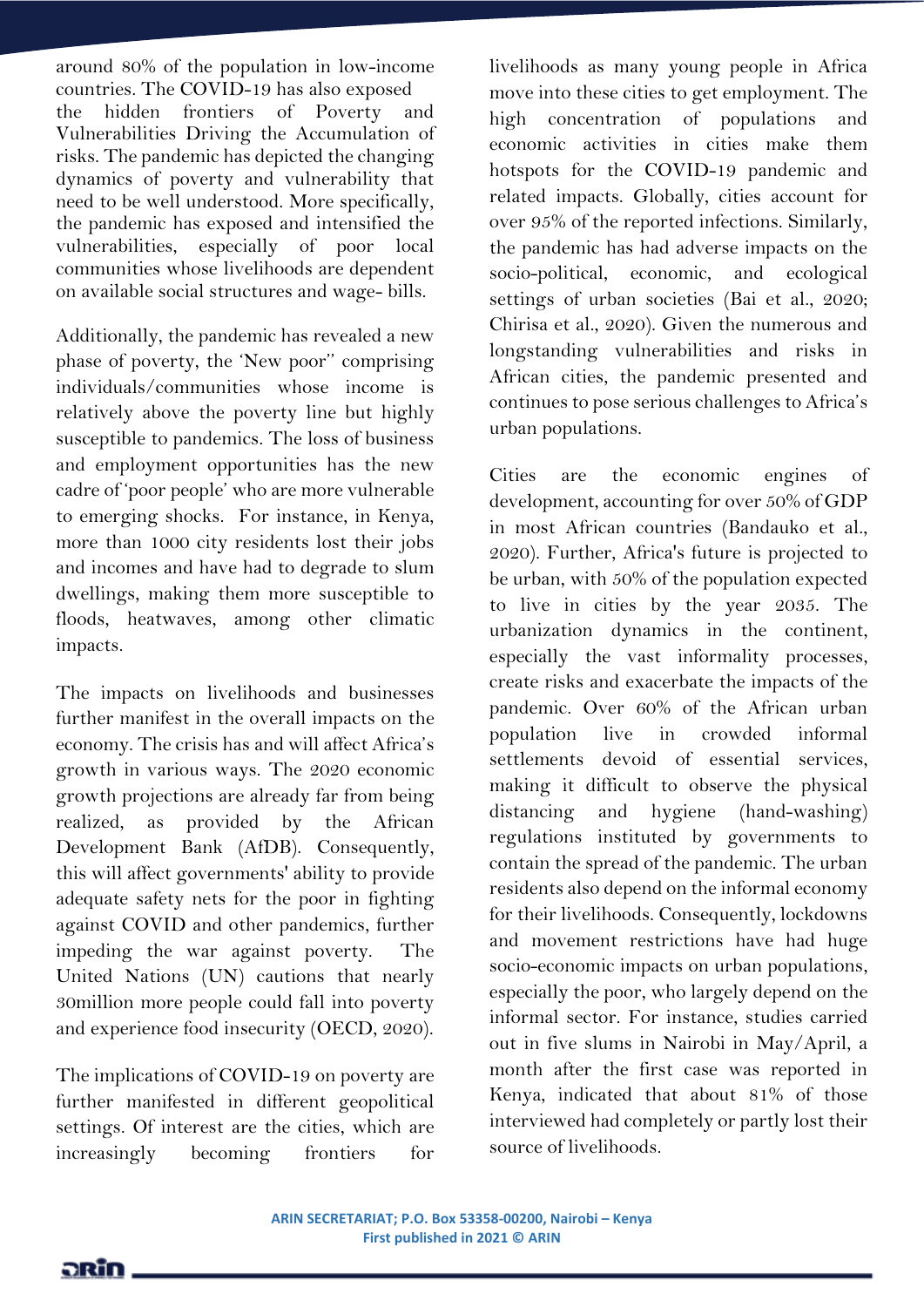Impacts on the service industry (hotels, education, tourism, transport, among others) and the manufacturing industry that employ a large share of the population have also led to significant job losses among the urban population. The huge medical waste being generated in cities is also beginning to cause concern as cities, and urban populations are ill prepared to manage the magnitude and nature of this waste.

As part of addressing the impacts of COVID on various sectors, the role of Africa's policy systems is fundamental. The world has relied on Policy mechanisms to align actions, including lock-down directives, travel ban, among others informed by rapid research surveillance and technology as a frontline source of ideas and actions (Paunov and Planes-satorra, 2020). The pandemic has impacted the various policy domains revealing the weaknesses and opportunities in public policy processes, including possible shifts in policy priorities.

Policies that address health, trade, e.g., procurement, policies that are inclusive, policies for economic growth and competitiveness, policies for environmental sustainability, as well as policies that support resilience, among others, have been implicated. In terms of impacts, most African governments have continued to depend on emergency directives informed by observed infection trends in addition to replicating actions from other contexts. This has exposed the limitations of existing policy frameworks and especially their ability to spur preparedness and inform actions in the face of a disaster. The dependence on emergency or reactive approaches has reinforced existing vulnerabilities and straining almost all key growth-enhancing sectors.

Other sectors such as education have also been affected, where 1.6 billion children worldwide have been affected. Major disruptions in the already vulnerable agrifood systems have been experienced, coupled with other pre-COVID challenges such as locust swarms and floods (Morsy, Salami, and Mukasa, 2020). The Research and Development sector (R&D) has not been spared either. The lockdown measures have disrupted the research and innovation activities of STI actors. Major interruptions in health research and, more broadly, other research fields are slowing down activities that require clinical trials, research with human subjects, and field works. Notably, there has been the diversion of research efforts, including funding priorities towards COVID-19 topics (Paunov and Planes-satorra, 2020). While it may be argued that various funding opportunities are now supporting more research on COVID-19, on the contrary, there is a general decrease in investments in Research and Innovation (R&I) due to uncertainties and slowed investor funding.

Amidst this uncertainty, there is an opportunity to rethink and reframe public policies to embrace preparedness for pandemics. The policy reframing can be aided by the wider-scale recognition of the need to invest in scientific research as a way to inform evidence-based and risk-prepared policy measures.

# **Policy Lessons and Recommendations**

i. **Post COVID-19 Policy Review:** Overall, the COVID-19 has exposed the public policy challenges and deficits that Africa faces in light of the dynamic nature of risks. Risks are becoming not only more uncertain but also more acute and complex. The COVID-19 is largely a public health

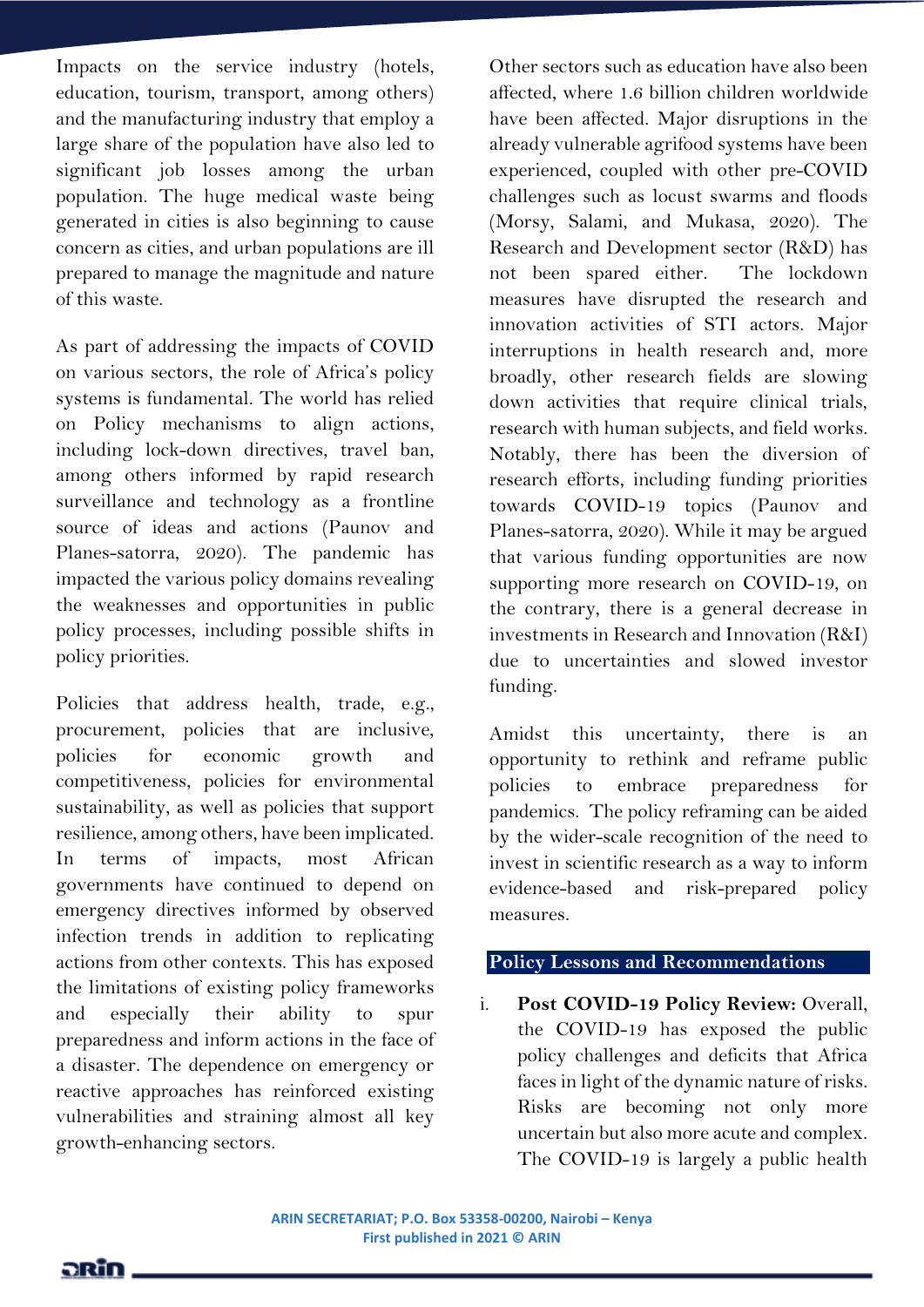challenge but has, in addition, exacerbated other major public policy challenges such as socio-economic inequalities, alongside creating new frontiers of poverty and vulnerability, among others. While the COVID-19 is in many ways a stark illustration of the characteristic nature of 21st century problems, policy reorientation to account for this uncertainty is needed.

- ii. **Strengthening domestic systems:** Across the three themes of the conference, the value of domestic systems has been stressed, ranging from local and subnational climate action (under the Climate theme), local innovations (under the STI theme), and community/locallydriven disaster management solutions (under the Cities theme). Following the resultant global lockdowns and reduced importation and exportation of goods during the pandemic, most countries have had to depend on their locally available innovations and engagements to combat the situation. These locally driven innovations have multiple benefits such as learning models through which multiple societal problems such as climate change and disasters can be addressed; promoting pro-poor action and responding to the context-specific nature of impacts brought by global challenges such as the COVID-19; developing local innovation leadership for bottom-up policy and agenda-setting. The potential for building local systems can be guided through broader narrative change and a shift from viewing innovations through broader conceptual lenses and framing around global competitiveness and intentional support of these local systems through science and policy.
- iii. **Building leadership in the global South:**  The COVID-19 pandemic has revealed that African countries can take leadership and tackle their domestic and international challenges. Strengthening leadership in the global South is key to promoting homegrown solutions and ensuring that policy approaches on STI, Climate change, or building resilient tomorrow's cities are aligned to the circumstances and realities of context. Building home-grown leadership and capabilities to tackle such challenges are likely to reinforce the development of effective policies that are aligned to the needs and circumstances of the continent. However, this is not to say that partners from outside Africa are not valuable, but the African continent can engage better with the Northern and other Southern partners if it is organized and with a clear agenda aligned to the continent's priorities. This indeed calls for investments that will support such reorganization and positioning.
- **iv. Evidence and data platforms:**  Understanding global trends and uncertainties of risks are largely dependent on continuous research, generation of evidence, and management of data to help predict and inform foresight policies. Global challenges are becoming more complex, and this requires a clear understanding of the processes and interlinkages as well as the trends associated with these challenges. However, it is worth noting that generating evidence and data is simply not enough to spur policy or culture change in the wake of uncertain events. The usability of the evidence and data is thus critical given the huge amount of data that exists but has not been utilized for relevant policy interventions. Moving forward, African governments need to invest more in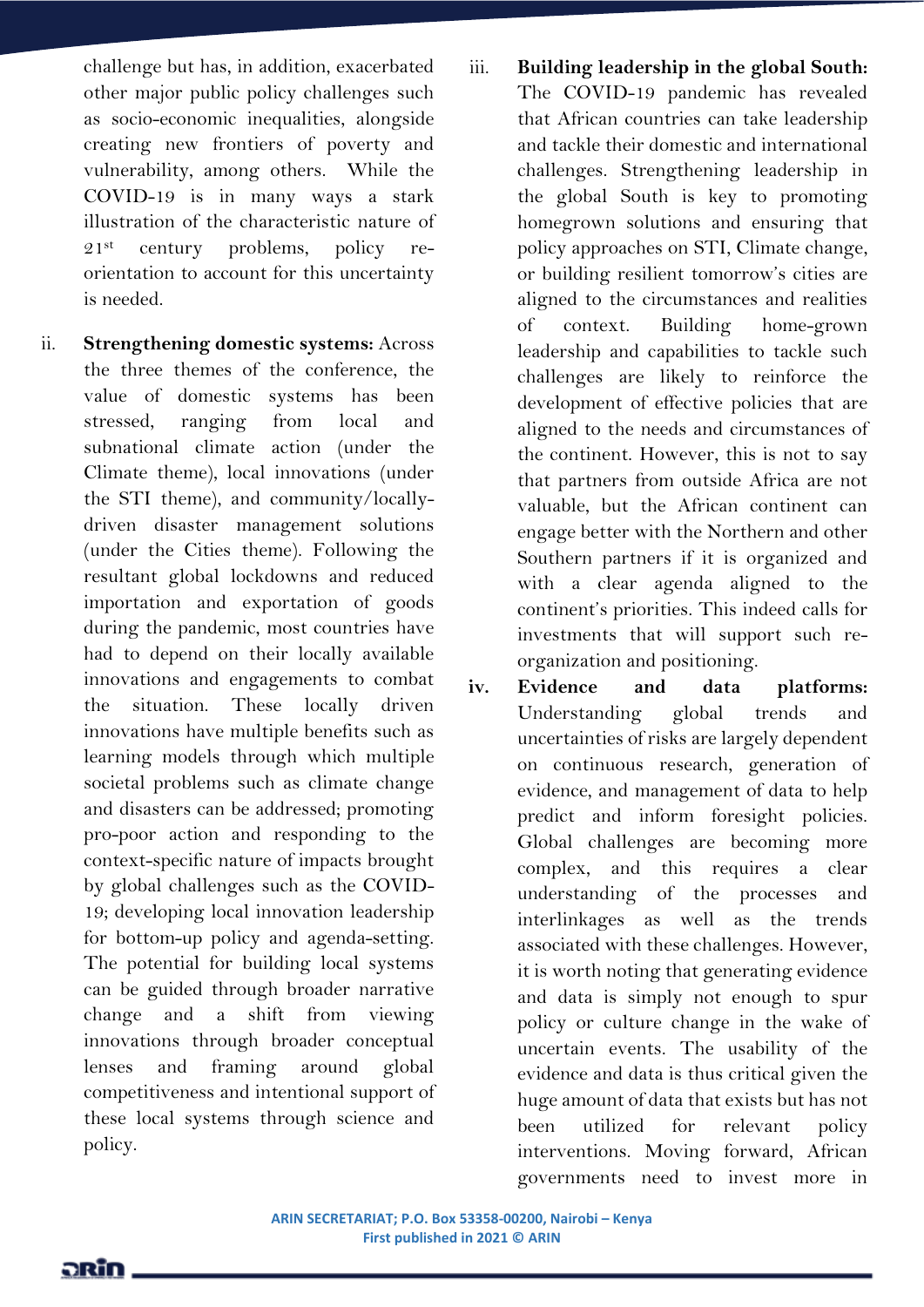developing data and evidence management platforms that could provide reliable and sustained surveillance systems and projections of potential risks and future pandemics.

# **Conclusion**

This brief reveal that COVID-19 is a harbinger of future public policy challenges. These challenges will be more complex, have a significant impact, and unforeseen if not inevitable. The post COVID-19 world will therefore no longer be business as usual. Ultimately, the above dynamics show that while Africa is targeting to achieve sustainable development, the systems to achieve this development are still relatively unstable and susceptible to shocks and that pandemics such as the COVID-19 could easily undo decades worth of Africa's development gains while exposing the existing vulnerabilities. Africa, and the world in general, have to awaken and prepare for these growing public policy challenges. To this end, governments must consider pro-poor policy options that target the vulnerable as a key to building back better and embracing a climate-resilient and sustainable post-COVID recovery path.

# **References**

- [Adam, C., Henstridge, M., & Lee, S. \(2020\).](https://www.zotero.org/google-docs/?CCbWtx)  [After the lockdown: Macroeconomic](https://www.zotero.org/google-docs/?CCbWtx)  [adjustment to the COVID-19 pandemic](https://www.zotero.org/google-docs/?CCbWtx)  [in sub-Saharan Africa.](https://www.zotero.org/google-docs/?CCbWtx) *[Oxford Review of](https://www.zotero.org/google-docs/?CCbWtx)  [Economic Policy](https://www.zotero.org/google-docs/?CCbWtx)*[,](https://www.zotero.org/google-docs/?CCbWtx) *[36](https://www.zotero.org/google-docs/?CCbWtx)*[\(Supplement\\_1\),](https://www.zotero.org/google-docs/?CCbWtx)  S338–[S358.](https://www.zotero.org/google-docs/?CCbWtx)  [https://doi.org/10.1093/oxrep/graa0](https://www.zotero.org/google-docs/?CCbWtx) [23](https://www.zotero.org/google-docs/?CCbWtx)
- Bai, X., Nagendra, H., Shi, P., & Liu, H. (2020). Cities: Build networks and share plans to emerge stronger from COVID-19. Nature, 584(7822), 517–520. https://doi.org/10.1038/d41586-020- 02459-2

Bandauko, E., Annan-Aggrey, E., & Arku, G.

(2020). Planning and managing urbanization in the twenty-first century: Content analysis of selected African countries' national urban policies. Urban Research & Practice,  $0(0)$ , 1–11. [https://doi.org/10.1080/17535069.20](https://doi.org/10.1080/17535069.2020.1803641)

[20.1803641](https://doi.org/10.1080/17535069.2020.1803641)

Bogojević[, S. \(2020\). COVID-19, Climate](https://www.zotero.org/google-docs/?CCbWtx)  [Change Action and the Road to Green](https://www.zotero.org/google-docs/?CCbWtx)  [Recovery.](https://www.zotero.org/google-docs/?CCbWtx) *Journal of [Environmental](https://www.zotero.org/google-docs/?CCbWtx)  [Law](https://www.zotero.org/google-docs/?CCbWtx)*[.](https://www.zotero.org/google-docs/?CCbWtx) 

[https://doi.org/10.1093/jel/eqaa023](https://www.zotero.org/google-docs/?CCbWtx)

- Chirisa, I., Mutambisi, T., Chivenge, M., Mabaso, E., Matamanda, A. R., & Ncube, R. (2020). The urban penalty of COVID-19 lockdowns across the globe: Manifestations and lessons for Anglophone sub-Saharan Africa. GeoJournal. https://doi.org/10.1007/s10708-020- 10281-6
- Dabalen, A., & Paci, P. (2020, August 5). How severe will the poverty impacts of COVID-19 be in Africa? World Bank Blogs. https://blogs.worldbank.org/africacan /how-severe-will-poverty-impactscovid-19-be-africa.
- Lone, S. A., & Ahmad, A. (2020). COVID-19 pandemic – an African perspective. Emerging Microbes & Infections, 9(1), 1300–1308. https://doi.org/10.1080/22221751.20 20.1775132
- [Zerbo, A., Delgado, R. C., & González, P. A.](https://www.zotero.org/google-docs/?CCbWtx)  [\(2020\). Vulnerability and everyday](https://www.zotero.org/google-docs/?CCbWtx)  [health risks of urban informal](https://www.zotero.org/google-docs/?CCbWtx)  [settlements in Sub-Saharan Africa.](https://www.zotero.org/google-docs/?CCbWtx)  *[Global Health Journal](https://www.zotero.org/google-docs/?CCbWtx)*[,](https://www.zotero.org/google-docs/?CCbWtx) *[4](https://www.zotero.org/google-docs/?CCbWtx)*[\(2\), 46](https://www.zotero.org/google-docs/?CCbWtx)–50. [https://doi.org/10.1016/j.glohj.2020.0](https://www.zotero.org/google-docs/?CCbWtx) [4.003](https://www.zotero.org/google-docs/?CCbWtx)

**ARIN SECRETARIAT; P.O. Box 53358-00200, Nairobi – Kenya First published in 2021 © ARIN**